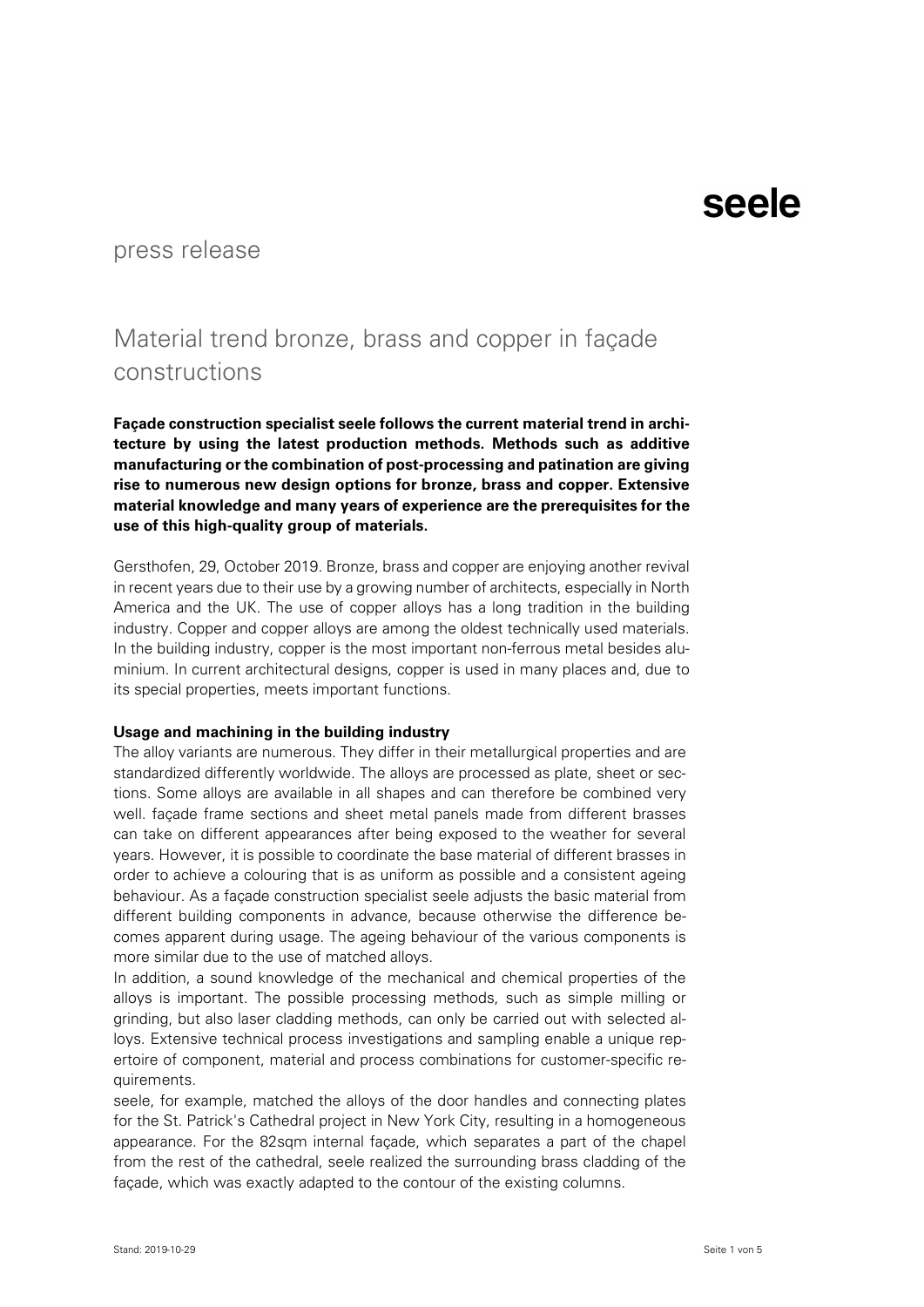### press release

As far as machining is concerned, seele relies on welding, soldering, brazing and adhesive bonding as possible joining techniques. In terms of surface quality, bronze is generally better to weld than brass or special brass alloys. Patination is often achieved chemically by dipping, painting or brushing methods. For the TEC Bridge project in Toronto, for example, seele realized a 35m long steel-and-glass pedestrian bridge with dark patinated brass plates, into which circular ornaments were milled and subsequently the gold-brown patina was accepted in an acid bath.

#### **Internationally standardized material designation**

In order to clearly identify copper alloys, various material abbreviations and numbers have been developed. Internationally, the ISO designation is regarded as the most universal designation. For Europe, the material designation is regulated according to DIN EN 1412. The EN designation corresponds to the ISO designation. The "Unified Numbering System for Metals and Alloys" (UNS-Number) applies to the North American-dominated part. For Great Britain and the Commonwealth, the British system is used (PB number). For the planning operation, seele relies on a unique material designation through the ISO designation as well as the EN number.

The materials bronze, brass and copper are of very high quality and are easy to recycle. From the point of view of natural, material-inherent ageing, recyclability and a typically long service life of such expensive materials, it is possible to speak of a sustainable material in the case of a high-quality, design-conscious use. As a technologically advanced façade construction specialist seele is able to meet the trend towards the use of these materials by means of material know-how and the latest production techniques.

Detailed information can be found in the seele whitepaper: <https://seele.com/nc/white-paper/>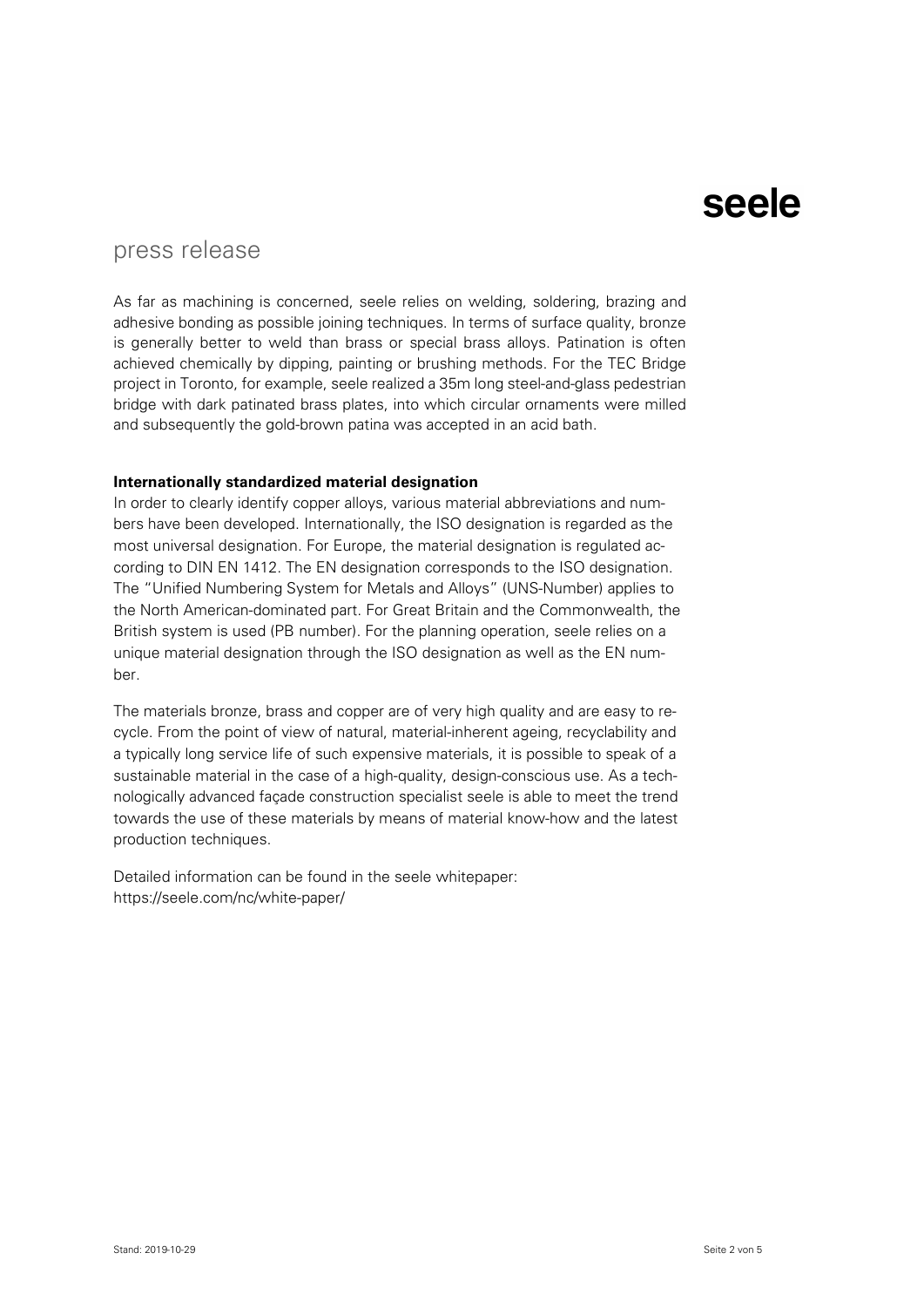### press release

### seele group

The seele group of companies, with headquarters in Gersthofen near Munich, is one of the world's top addresses for the design and construction of façades and complex building envelopes made from glass, steel, aluminium, membranes and other hightech materials. The technology leader in façade construction was founded in 1984 by master glazier Gerhard Seele and steelwork engineer Siegfried Gossner.

Based on a profound understanding of design and materials, seele provides everything necessary for ambitious one-off designs true to the original ideas of engineers and architects. The seele group offers its building sector and industrial customers a complete package of services, ranging from R&D, individual advice and joint conceptual design right up to the planning, detailed design and construction of their projects. seele's own production plants for technologically challenging designs and the group's own erection crews on site provide a guarantee of the very highest quality "made by seele".

About 1,000 employees work at the seele group's locations around the world, together generating an annual turnover of about €250 million.

**Press contact** Raphaela Schiessl Communication Manager Phone: +49 821 2494 – 824 e-Mail: [raphaela.schiessl@seele.com](mailto:raphaela.schiessl@seele.com) www.seele.com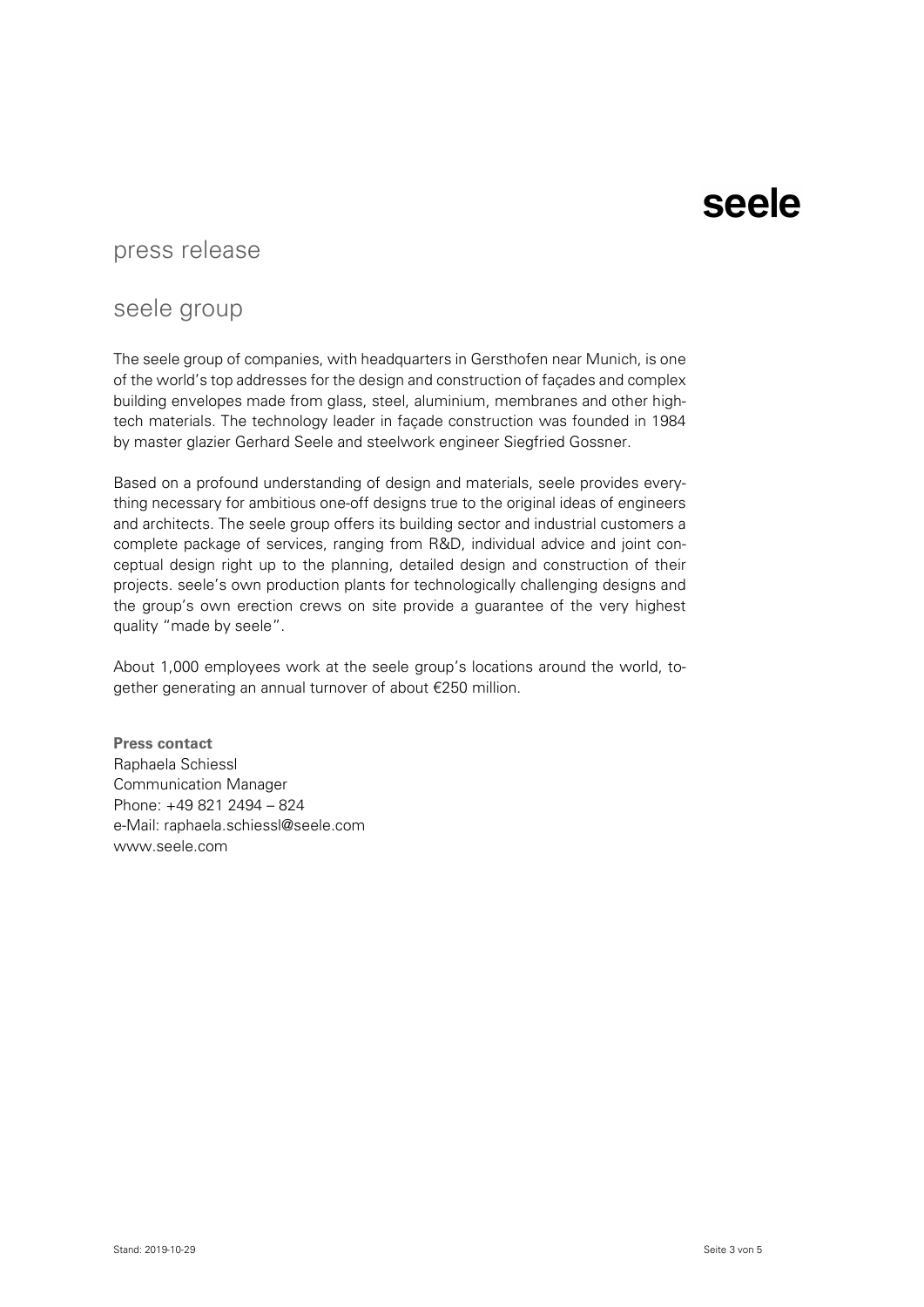### press release

#### Visual material



Brass plates with milling for the TEC Bridge Toronto before the acid bath. © seele/Bernd Müller



Finished milled brass plates after the acid bath for another project of seele. © seele



TEC Bridge Toronto: 35m long brass and glass pedestrian bridge. © Stefen Palam/Studio 433